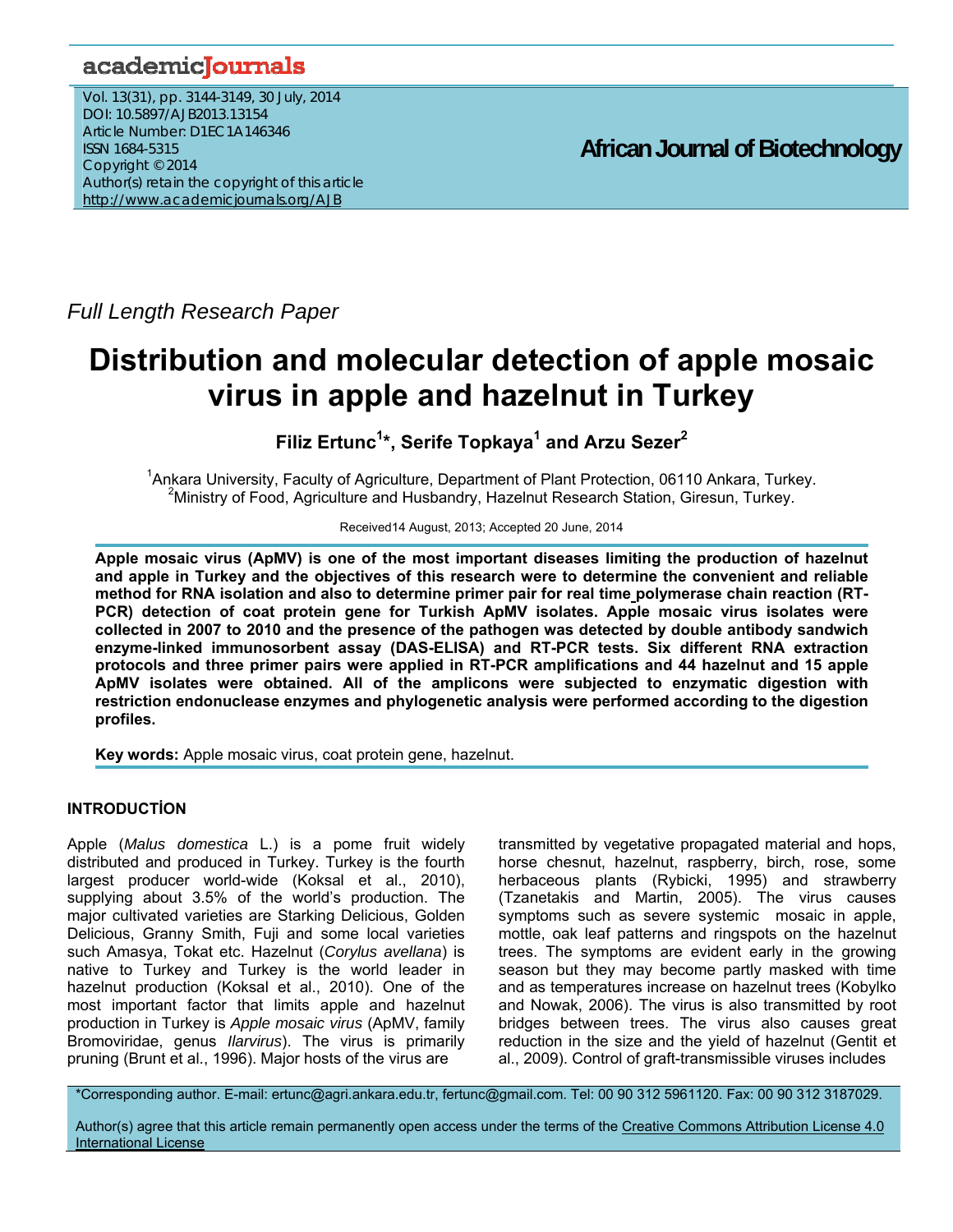**Table 1.** Primers used for RT-PCR amplification of ApMV coat protein gene targets.

| <b>Primer</b>                                                                                         | <b>Reference</b>        | <b>PCR</b> product<br>(bp) | Ann. temp.<br>(°C) |
|-------------------------------------------------------------------------------------------------------|-------------------------|----------------------------|--------------------|
| Sense: 5'-TCA ACA TGG TCT GCA AGT AC-3'<br>Antisense: 5'-CTA ATC GCT CCA TCA TAA TT-3'                | Lee et al. (1998)       | 680                        | 54                 |
| Sense: 5'-ATC CGA GTG AAC AGT CTA TCC TCT AA-3'<br>Antisense: 5'-GTA ACT CAC TCG TTA TCA CGT ACA A-3' | Menzel et al. (2002)    | 262                        | $62^{\circ}$ C     |
| Sense: 5'- GGC CAT TAG CGA CGA TTA GTC-3'<br>Antisense: 5'- ATG CTT TAG TTT CCT CTC GG-3'             | Petrzik and Lenz (2002) | 820                        | $50^{\circ}$ C     |

sanitation, quarantine and certification programs but the success of those programs depends on specific and sensitive methods for pathogen detection. The most effective way of controlling viral infections in woody plants is establishing virus-free plantations with virus-tested planting material.

This research was conducted to investigate the suitable RNA extraction method and the primer pairs work with both RNAs in RT-PCR analysis of capsid protein (CP) gene of ApMV and also to determine the genetic variability on the basis of restriction analysis of apple and hazelnut CP genes since those genes are frequently used in genetic variability (Petrzik and Lenz, 2002).

#### **MATERIALS AND METHODS**

#### **Virus source**

Hazelnut samples were collected from different varieties from the Eastern and Western Black Sea Region of Turkey (Duzce, Sakarya, Samsun, Ordu, Giresun and Trabzon provinces) in 2007 to 2010. Each plant sample was taken per 1,000 km<sup>2</sup> area of plantation. Apple samples were çollected from a number of varieties in the major apple production areas (Ankara, Antalya-Korkuteli, Tokat, Nevşehir, Konya, Nigde, Isparta provinces) with the same procedure. Young leaves, bark tissues and fruits were collected from symptomatic and asymptomatic plants and kept in deepfreezer at -20°C until they were processed.

#### **ELISA procedure**

Standard DAS-ELISA procedure was applied to all of the apple and hazelnut specimen collected with commercial antiserum (Agdia), according to manufacturer's instructions. Young leaves were subjected to the test.

#### **RNA extraction**

Six different RNA extraction procedures were applied to both ApMV infected plant tissues. Young bark scraps and leaf tissues of hazelnut and apple leaves were used for RNA extraction. Six different RNA extraction methods were applied to both specimens: 1) Spiegel et al. (1996) method, 2) Menzel et al. (2002) method, 3) Rott and Jelkman (2001) method, 4) Zhang et al. (1998) method, 5) Verwoerd et al. (1989) method and 6) QIAGEN RNeasy Plant mini kit. Total plant RNAs were isolated by using silica in the procedures of Menzel et al. (2002); Rott and Jelkman (2001), ds-RNA's were isolated in the procedure of Zhang et al. (1998) and then subjected to RT-PCR. After total RNAs were extracted, they were quantified by Nanodrop 2000 (Thermo Scientific).

#### **Primers and PCR mix for RT-PCR**

One step RT-PCR was performed using the primers of the coat protein gene of ApMV shown in Table 1. PCR mix was organised and used throughout the RT-PCR analysis. It was as follows: virus specific primers (up and down stream) (0.2  $\mu$ M each), 1.5 mM dNTP mix (Fermentas), 2.5 µl 10 X Taq buffer, 8 u MMLV-RT (Fermentas), 1.2 u RNase inhibitor (Promega), 0.6 µM MgCl<sub>2</sub>, 1 U Taq DNA Polymerase (Fermentas), 2 µl RNA template. Total reaction volume was 25 µl.

#### **RT- PCR amplification**

PCR protocols were applied according to the thermocycling conditions of each technique and for Menzel et al. (2002), it was as: 30 min at 42°C, 15 min at 95°C and 34 cycles of 30 s at 94°C, 30 s at 62°C and 1 min at 72°C, amplification was finalised by 7 min at 72°C. Amplified fragments of ApMV CP genes were all subjected to electrophoresis in 1% agarose slab gels at 100 V for 1 h and then stained with 0.5  $\mu$ gml  $^{-1}$  of ethidium bromide.

#### **Phylogenetic analysis**

Restriction enzymes used for digestion of RT-PCR amplified products were Hinf*I* (Genemark), *BamHI* (Genemark), Ava*I* (Genemark), *EcoRI* (Sigma), Ssp*I* (Fermentas), Rsa*I* (Fermentas), *HindIII* (Genemark), and Hinc*II* (Genemark). PCR products (8 µl), 1 µl enzyme buffer and 0.5 µl of specific restriction enzyme were incubated overnight at 37°C and then subjected to gel electrophoresis in 6% polyacrylamide at 100 V for 2 h. Gels were stained with ethidium bromide and visualised by Bio-imaging system (Gene Genius) (Ulubas et al., 2009). Phylogenetic analysis has been performed according to the restriction profiles, by using Jacord's similarity index programme of Numerical Taxonomy and Multivariate Analysis System, Version 2 programme (Rohlf, 1998).

#### **RESULTS**

#### **Virus source**

During the surveys performed between 2007 to 2010, a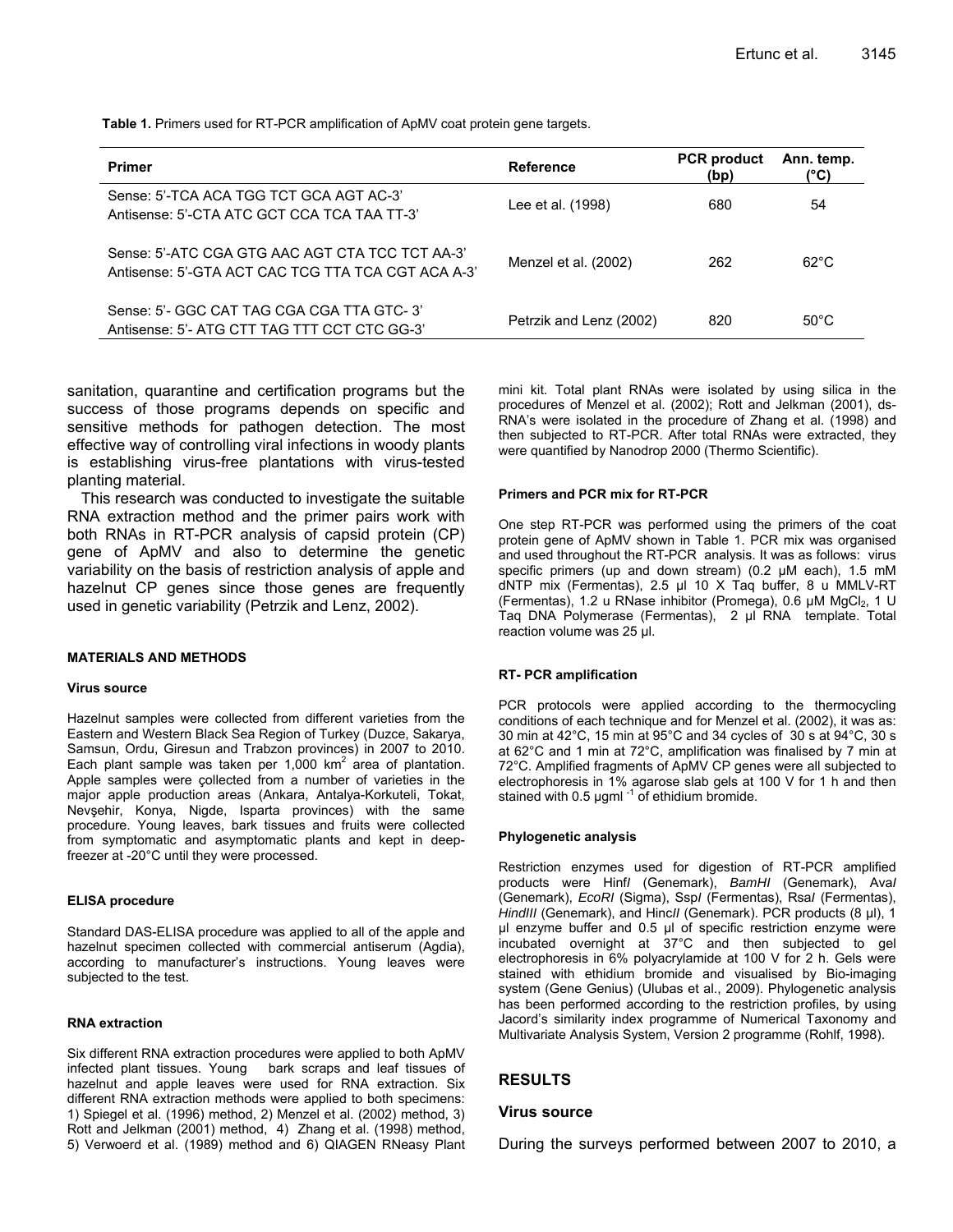

**Figure 1.** The survey area (areas shown in blue are the provinces surveyed for hazelnut and areas shown in red are the provinces surveyed for apple).



**Figure 2.** The systemic mosaic symptoms of ApMV on hazelnut (top) and apple (bottom) trees.

total of 194 hazelnut and 47 apple specimens were collected from the survey area as shown in Figure 1. Since the infection can be masked in arid climates, both symptomatic and asymptomatic specimens were collected from the research area. Major symptoms of virus infection in hazelnuts were chlorotic oak leaf pattern mosaic, vein clearing and diffuse ringspots whereas the symptoms observed on apples were severe systemic mosaic (Figure 2). The symptomatic plants were commonly present at the side rows of hazelnut whereas symtomatic plants were usually in the middle of the apple orchards. The infection was present only on Granny Smith variety of apples but in the case of hazelnut, it was common on local varieties; such as, Karafindik, Tombul, Giresun yaglisi, Sivri, Foca, Mincane, Palaz, Cakildak and Badem. The virus was present along all the Black Sea Coast.

## **DAS-ELISA**

According to DAS-ELISA results, ApMV infections were detected in 44 out of the 194 of hazelnut specimens (22%) and in 15 out of 47 apple specimens (31.9%). All of the ApMV positive isolates were symptomatic and showed symptoms typically associated with infection by ApMV as shown on Figure 2. The ApMV infection was present in all of the provinces surveyed for apple. Crop loss was greater in hazelnut production than in apple and the infection caused almost no yield. Although, ELISA is routinely used for detecting the plant viruses, this technique is not sufficient to detect the low concentrations of the virus that occur in some tissues or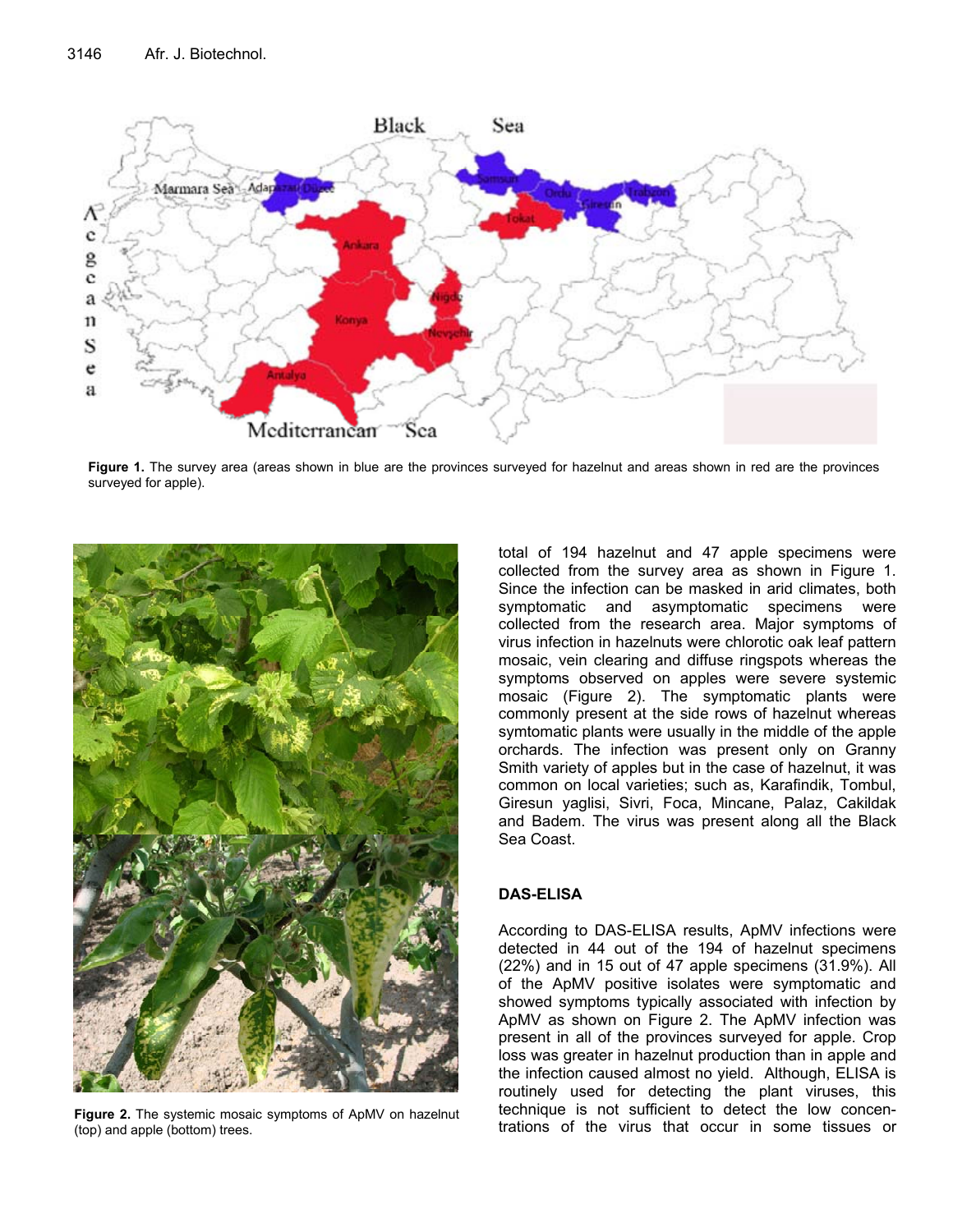

**Figure 3.** RT-PCR amplification of Turkish ApMV apple isolates. M, GeneRuler 100bp DNA ladder(Fermentas); 1, Ankara; 2, Antalya-Korkuteli; 3-5, Isparta-Eğirdir; 6, Isparta-Eğirdir BKAE (fruit); 7-8, Isparta-Gelendost; 9, Isparta-Gelendost (fruit); 10 Isparta-Gelendost; 11-12, Tokat, 13-15, Nevşehir isolates.



**Figure 4.** RT-PCR amplification of Turkish ApMV hazelnut isolates. M, GeneRuler 100bp DNA ladder, Fermentas; 1-3, Düzce; 4-11; Adapazarı; 12-17, Giresun; 18-19, Ordu; 20-21, Giresun isolates; 22, water control.

in some hosts. ELISA may fail because of the inhibitory effects of polysaccharides or phenolic compounds in tissue extracts of woody plants, thus ELISA seems inappropriate with dormant woody tissues (Menzel et al., 2002; Kobylko and Nowak, 2006; Akbas and Değirmenci, 2010). Some of the hazelnut isolates showing the typical symptoms of infection were detected as negatives by ELISA but were then detected as positives in RT-PCR amplification. Therefore, ELISA alone is not sufficient for a reliable detection of ApMV from the infected hazelnut tissues. The infection was not present in asymptomatic apple and hazelnut trees.

#### **RNA extraction**

Extracted RNAs were amplified only with the Menzel et al. (2002)'s primers for coat protein gene of ApMV (the same primer pair was used to amplify both apple and hazelnut RNAs) and the amplified products of RT-PCR were 262 bp long fragments (Figures 3 and 4). PCR mix used in this research gave better results with hazelnut and apple extracted RNAs in RT-PCR amplification compared to the original PCR mix of Menzel et al. (2002). RNA isolation from infected hazelnut specimens is known to be problematic because of the high tannin content and uneven distribution of the pathogen in the infected tissues (Kobylko and Nowak, 2006) so this problem was overcomed by using the RNA extraction procedure of Rott and Jelkman (2001) for hazelnut specimens. The yield and purity of hazelnut RNA extracts obtained using Rott and Jelkman's procedure was quite high compared to the other procedures tested, 3.5 to 4 µg per 100 mg fresh tissue and 260/280 ratios were between 1.7 to 1.9 and quality and amount of the RNA extracts obtained from bark scraps were better comparing the leaf tissues.

## **RT- PCR amplification**

The extracted RNAs were amplified only with Menzel et al. (2002)'s primer pair and no amplification was obtained with the other primer sets tested. Some RNAs obtained from apple fruits were amplified and showed clear bands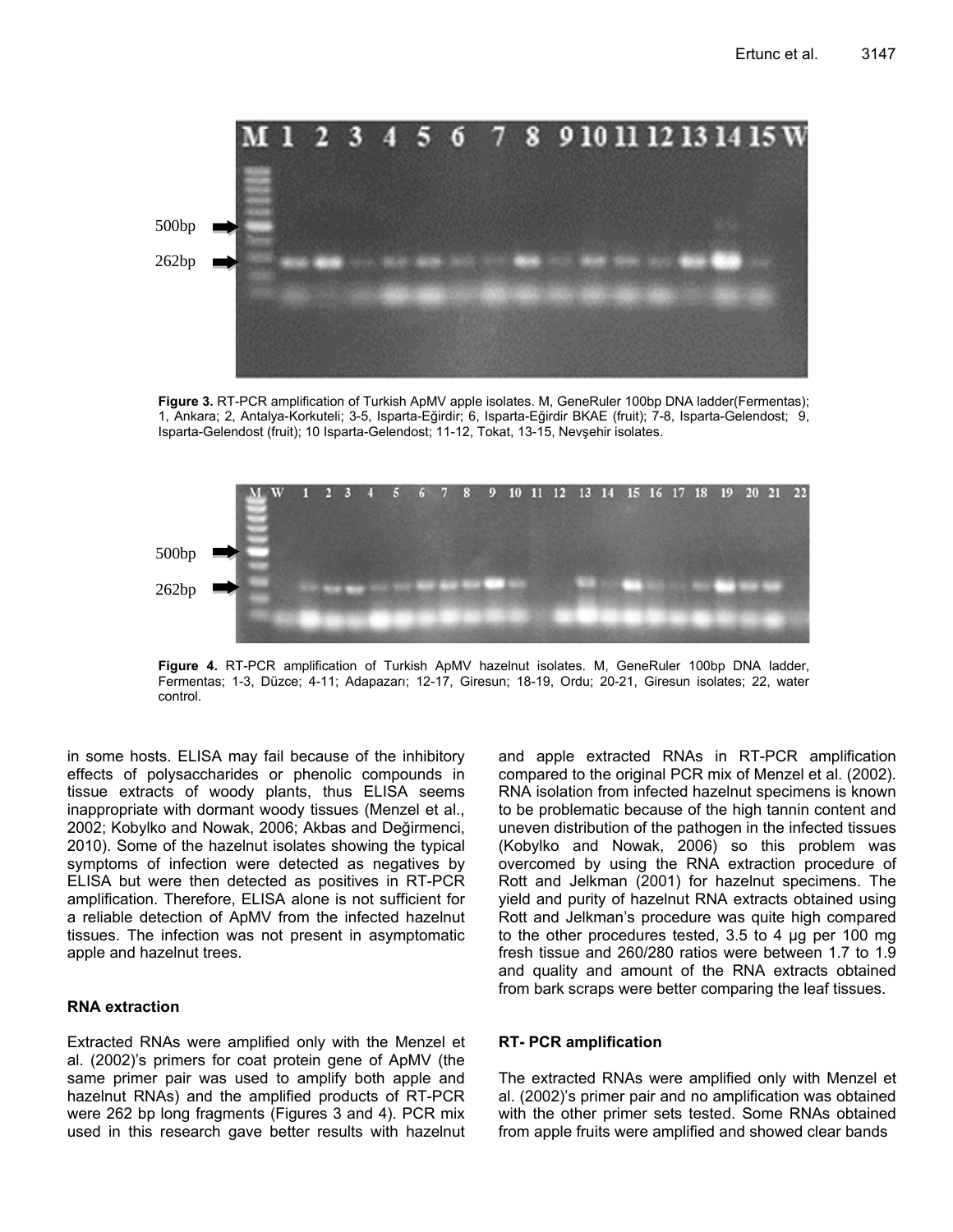

**Figure 5.** Dendogram of Turkish *Apple mosaic virus* isolates.

on gels whereas hazelnut fruits were generally empty or small and very weak amplification bands were obtained from those samples. Therefore, leaves and fruits of apple and bark of young branches of hazelnut were preferred for total RNA extraction. Among the primers tested, only amplifications were obtained with Menzel et al. (2002)'s primer set. RNA extracts of hazelnut flowers were also amplified with the same primer pair (Akbas and Degirmenci, 2010). Our research demonstrated that optimization of the PCR protocol by suitable additives to the PCR mix, reduced the adverse affects of the plant polysaccharides and phenolics. Hazelnut bark tissues and apple leaf tissues were shown to be good templates for reliable detection and amplification of ApMV in one step RT-PCR. As a result of RT-PCR procedure, 44 hazelnut and 15 apple isolates were amplified and produced very clear and sharp bands as shown in Figures 3 and 4.

## **Phylogenetic analysis**

In order to detect genetic polymorphism between the capsid protein genes of isolates of ApMV from hazelnut and apple, all of the RT-PCR products were subjected to enzymatic digestion with restriction endonuclease enzymes of Ava*I,* Bam H*I*, Hinf*I*, Ssp*I* EcoR*I*, Hinc*II*,

Hind*III* and *RsaI*. Ava*I*, Bam H*I*, Hinf*I* and Ssp*I* enzymes digested the RT-PCR products whereas the other enzymes (EcoR*I*, Hinc*II*, Hind*III* and Rsa*I*) had no effect on the amplified product and failed to digest them. The present results demonstrate that genotypic variation of Turkish ApMV isolates were quite high, at 85% similarity; four clusters were obtained in phylogenetic analysis (Figure 5). In the first cluster, two apple and three hazelnut isolate collected from Western Black Sea Region were similar and settled in the same cluster. The second cluster consisted only 2 apple isolates collected from the same province (Tokat). Third cluster is consisting of hazelnut isolates collected from Eastern Black Sea Region and the fourth cluster is consisting of hazelnut isolates of Western Black Sea Region.

## **DISCUSSION**

The results of the present study indicates that ApMV can be detected by one step RT-PCR and it is possible to extract total RNAs from leaf tissues of apple and also dormant tissues of hazelnut although the tissues contain high amount of phenolic compounds and tannins. In Turkey, ApMV is a widespread pathogen and has been detected previously in hazelnut (Akbas et al., 2004), apple (Ulubas and Ertunc, 2003) cherry (Gumus et al.,